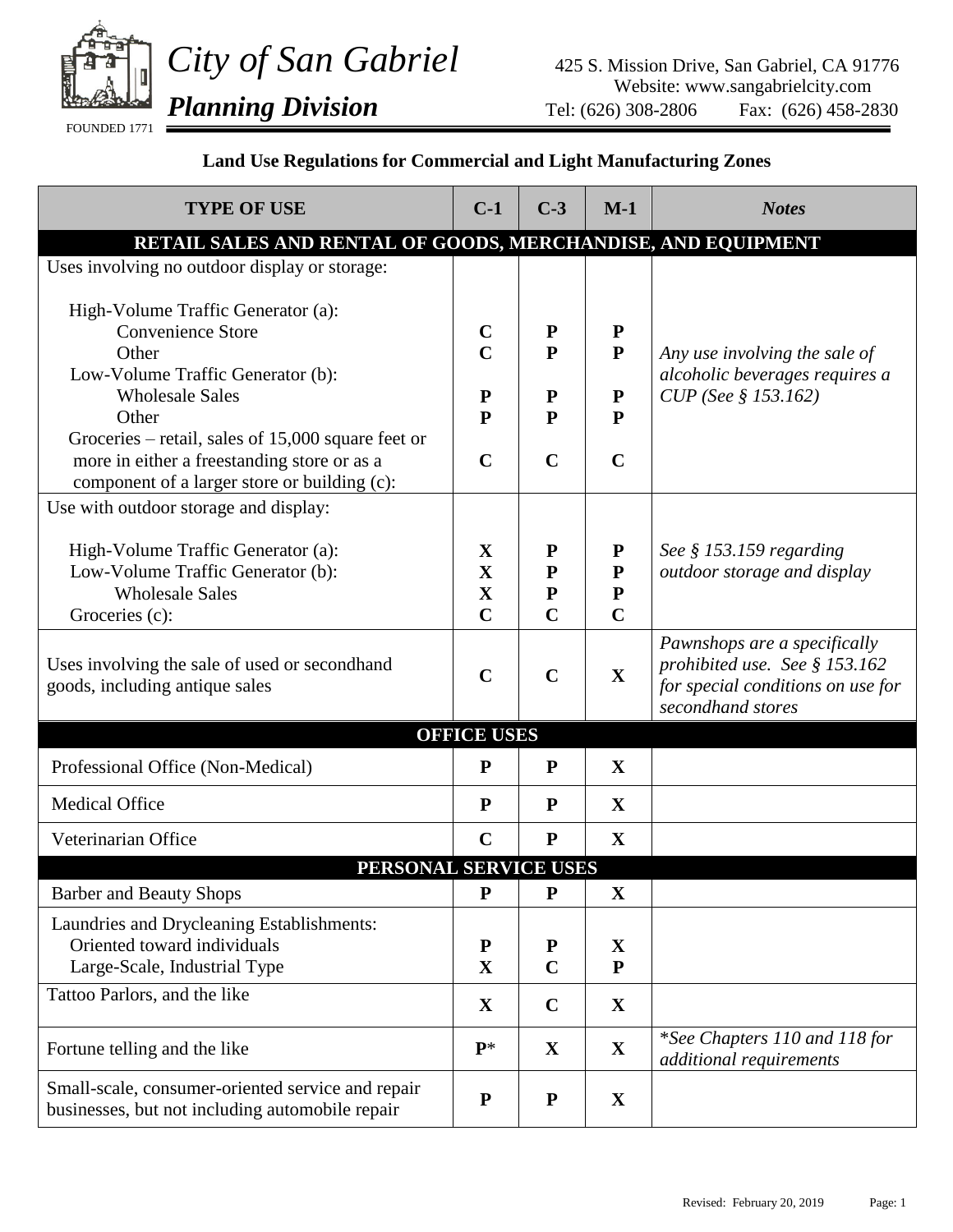| <b>TYPE OF USE</b>                                                                                                                        | $C-1$                      | $C-3$                      | $M-1$                        | <b>Notes</b>                                                                           |  |  |
|-------------------------------------------------------------------------------------------------------------------------------------------|----------------------------|----------------------------|------------------------------|----------------------------------------------------------------------------------------|--|--|
| PERSONAL SERVICE USES cont.                                                                                                               |                            |                            |                              |                                                                                        |  |  |
| All Other Personal Service Uses:<br>High-Volume Traffic Generator (a):<br>Low-Volume Traffic Generator (b):                               | $\mathbf C$<br>P           | P<br>P                     | $\mathbf{X}$<br>$\mathbf{X}$ |                                                                                        |  |  |
| <b>Personal Care Facilities</b>                                                                                                           | P                          | $\mathbf{P}$               | $\mathbf{X}$                 | See § 153.162(K)                                                                       |  |  |
| Massage establishments, not otherwise subject to an<br>exception under § 122.03 of this Code                                              | $\mathbf C$                | $\mathbf C$                | $\mathbf X$                  | See Chapter 122 of the San<br>Gabriel Municipal Code and §<br>153.242 of this chapter. |  |  |
| RESTAURANTS, BARS, NIGHT CLUBS                                                                                                            |                            |                            |                              |                                                                                        |  |  |
| Fast food or drive-through restaurant and no dining<br>room open between the hours of 2 a.m. and 6 a.m.                                   | $\mathbf{P}$               | P                          | ${\bf P}$                    | Any use involving the sale of<br>alcoholic beverages requires a<br>CUP (See § 153.162) |  |  |
| Restaurant with no alcoholic beverage sales and no<br>dining room open between the hours of 2 a.m. and 6<br>a.m.                          | ${\bf P}$                  | $\mathbf{P}$               | $\mathbf{P}$                 |                                                                                        |  |  |
| Restaurant with dining room open between the hours<br>of $2$ a.m. and $6$ a.m.                                                            | $\mathbf C$                | $\mathbf C$                | $\mathbf C$                  |                                                                                        |  |  |
| Restaurant with alcoholic beverage sales                                                                                                  | $\mathbf C$                | $\mathbf C$                | $\mathbf C$                  |                                                                                        |  |  |
| <b>Bars</b>                                                                                                                               | $\mathbf C$                | $\mathbf C$                | $\mathbf C$                  |                                                                                        |  |  |
| <b>Night Clubs</b>                                                                                                                        | $\mathbf C$                | $\mathbf C$                | $\mathbf C$                  | See § 153.162 regarding live<br>entertainment                                          |  |  |
| Any Business Offering Live Entertainment                                                                                                  | $\mathbf C$                | $\mathbf C$                | $\mathbf C$                  |                                                                                        |  |  |
| <b>VIP Room</b>                                                                                                                           | ${\bf P}$                  | ${\bf P}$                  | $\mathbf C$                  | See § 153.162( <i>M</i> )                                                              |  |  |
| MOTOR VEHICLE-RELATED SALES AND SERVICE OPERATIONS                                                                                        |                            |                            |                              |                                                                                        |  |  |
| Motor Vehicle Sales or Rental; New Vehicles                                                                                               | $\mathbf C$                | $\mathbf C$                | $\mathbf C$                  |                                                                                        |  |  |
| Motor Vehicle Sales or Rental; Used Vehicles:<br>In Conjunction With New Vehicle Sales<br>Used Vehicle Sales / Rental Only                | $\mathbf C$<br>$\mathbf C$ | $\mathbf C$<br>$\mathbf C$ | $\mathbf C$<br>$\mathbf{X}$  |                                                                                        |  |  |
| Parts and Accessories Sales with Incidental<br><b>Installation of Motor Vehicle Parts or Accessories</b><br>(e.g., Tires, Mufflers, etc.) | $\mathbf{X}$               | $\mathbf C$                | $\mathbf C$                  |                                                                                        |  |  |
| Motor vehicle repair and maintenance, not including<br>substantial body work                                                              | $\mathbf C$                | $\mathbf C$                | ${\bf P}$                    |                                                                                        |  |  |
| Motor Vehicle Painting and Body Work                                                                                                      | $\mathbf X$                | $\mathbf C$                | ${\bf P}$                    |                                                                                        |  |  |
| <b>Gasoline Service Station</b>                                                                                                           | $\mathbf C$                | $\mathbf C$                | $\mathbf{X}$                 | See § 153.162 (b)                                                                      |  |  |
| Oil Change; Lube and Tune Facilities                                                                                                      | $\mathbf C$                | $\mathbf P$                | $\mathbf{X}$                 |                                                                                        |  |  |
| Car Wash:<br>Self-Service<br>Other                                                                                                        | X<br>$\mathbf X$           | $\mathbf C$<br>$\mathbf C$ | $\mathbf X$<br>$\mathbf{X}$  |                                                                                        |  |  |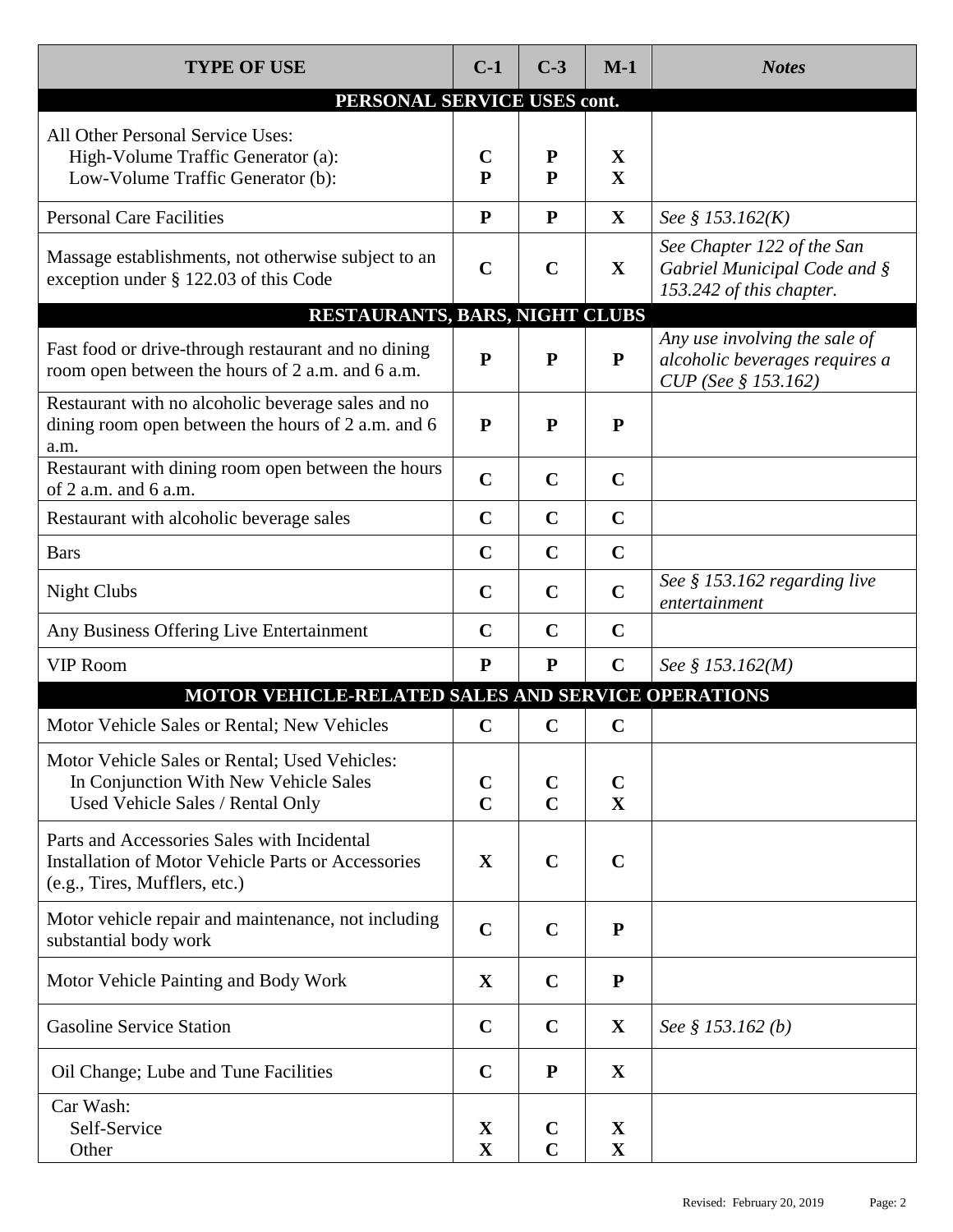| <b>TYPE OF USE</b>                                                                                                                                                      | $C-1$                                         | $C-3$                                           | $M-1$                                     | <b>Notes</b>                                                                        |  |
|-------------------------------------------------------------------------------------------------------------------------------------------------------------------------|-----------------------------------------------|-------------------------------------------------|-------------------------------------------|-------------------------------------------------------------------------------------|--|
| RECREATION, AMUSEMENT, ENTERTAINMENT                                                                                                                                    |                                               |                                                 |                                           |                                                                                     |  |
| Activity conducted entirely within building or<br>substantial structure:                                                                                                |                                               |                                                 |                                           |                                                                                     |  |
| Bowling Alleys, Skating Rinks, Indoor Tennis<br>a.<br>and Squash Courts, Billiard and Pool Halls,<br>Indoor Athletic and Exercise Facilities and                        | $\mathbf{X}$                                  | $\mathbf C$                                     | $\mathbf C$                               | See § 153.162                                                                       |  |
| similar uses<br>b. Movie Theaters (In a single structure)<br>Karaoke KTV<br>$\mathbf{c}$ .<br>Arcades, including "Virtual Reality" Arcades<br>d.                        | $\mathbf{X}$<br>$\mathbf C$<br>$\overline{C}$ | $\mathbf C$<br>$\overline{C}$<br>$\overline{C}$ | $\mathbf X$<br>$\mathbf X$<br>$\mathbf X$ |                                                                                     |  |
| Activity conducted primarily outside enclosed<br>buildings or structures:                                                                                               |                                               |                                                 |                                           |                                                                                     |  |
| a. Privately-Owned Golf and Country Clubs<br>b. Privately-Owned and operated outdoor<br>recreational facilities such as athletic fields,                                | $\mathbf{P}$<br>$\mathbf X$                   | $\mathbf C$<br>$\overline{C}$                   | $\mathbf C$<br>$\overline{C}$             |                                                                                     |  |
| tennis courts, swimming pools, etc.<br>c. Golf driving ranges not accessory to golf<br>courses, par 3 golf courses, skateboard parks,<br>water slides, and similar uses | $\mathbf X$                                   | $\overline{C}$                                  | $\mathbf C$                               |                                                                                     |  |
| d. Drive-In movie theaters                                                                                                                                              | $\mathbf X$                                   | $\mathbf X$                                     | $\mathbf X$                               |                                                                                     |  |
| Adult-oriented entertainment and other businesses                                                                                                                       | $\mathbf X$                                   | $\mathbf{X}$                                    | $P^*$                                     | *See Ch. 121                                                                        |  |
| <b>Vending Machines</b>                                                                                                                                                 | $\mathbf{P}$                                  | ${\bf P}$                                       | ${\bf P}$                                 | See § 153.162(L)                                                                    |  |
| <b>Billiard and Pool Halls</b>                                                                                                                                          | X                                             | $\mathbf C$                                     | $\mathbf C$                               | See § 153.162(N)                                                                    |  |
| LIGHT INDUSTRIAL, PACKAGING, REPAIRING, PAINTING, STORAGE AND ASSEMBLING OF<br>GOODS, MERCHANDISE, AND EQUIPMENT                                                        |                                               |                                                 |                                           |                                                                                     |  |
| Light manufacturing and production                                                                                                                                      | $\mathbf{X}$                                  | $\mathbf C$                                     | ${\bf P}$                                 | All uses subject to performance<br>standards requirements set forth<br>in § 153.152 |  |
| Moderate and heavy manufacturing and production                                                                                                                         | $\mathbf{X}$                                  | $\mathbf{X}$                                    | ${\bf P}$                                 |                                                                                     |  |
| Warehouse and freight movement                                                                                                                                          | $\mathbf X$                                   | $\mathbf{X}$                                    | ${\bf P}$                                 | All uses subject to performance<br>standards requirements set forth<br>in §153.152  |  |
| Industrial equipment servicing                                                                                                                                          | $\mathbf X$                                   | $\mathbf C$                                     | ${\bf P}$                                 |                                                                                     |  |
| <b>Wholesale Sales</b>                                                                                                                                                  | $\mathbf X$                                   | $\mathbf C$                                     | ${\bf P}$                                 |                                                                                     |  |
| Scrap materials, recycling centers, salvage yards,<br>and the like                                                                                                      | $\mathbf X$                                   | $\mathbf X$                                     | $\mathbf C$                               | All uses subject to performance<br>standards requirements set forth<br>in §153.152  |  |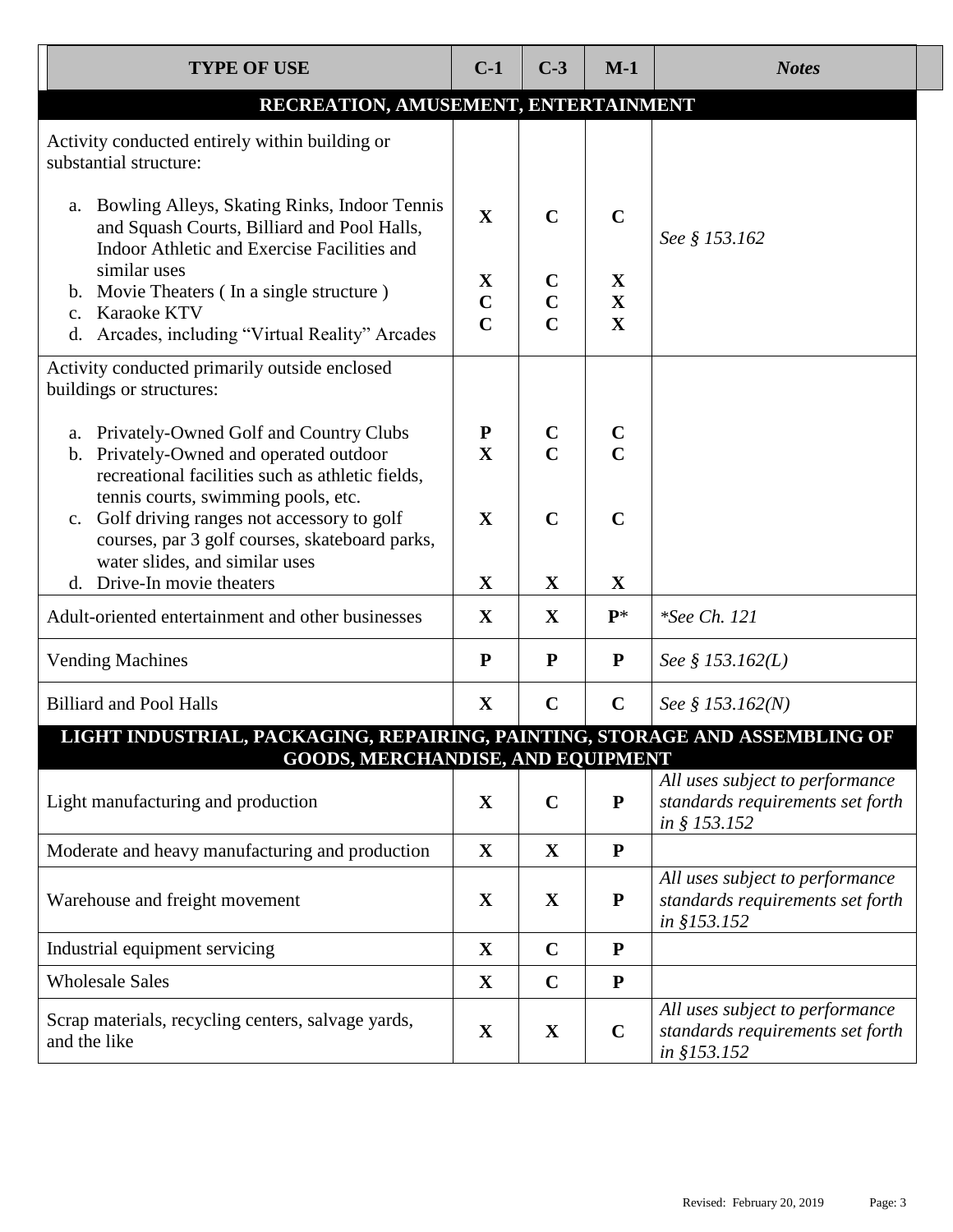| <b>TYPE OF USE</b>                                                                                                                                                                                                                                                                                                                                                                                 | $C-1$                                     | $C-3$                                     | $M-1$                                     | <b>Notes</b>                                                                            |  |
|----------------------------------------------------------------------------------------------------------------------------------------------------------------------------------------------------------------------------------------------------------------------------------------------------------------------------------------------------------------------------------------------------|-------------------------------------------|-------------------------------------------|-------------------------------------------|-----------------------------------------------------------------------------------------|--|
| EDUCATIONAL, CULTURAL, RELIGIOUS, PHILANTHROPIC, SOCIAL, FRATERNAL USES                                                                                                                                                                                                                                                                                                                            |                                           |                                           |                                           |                                                                                         |  |
| Schools (Private)<br>a. Elementary and secondary (including<br>associated grounds and athletic and other<br>facilities)<br>b. Trade or vocational schools, traffic schools,<br>language schools, and similar adult-oriented<br>schools<br>c. Colleges, universities, community colleges<br>(including associated facilities such as<br>dormitories, office buildings, athletic fields,<br>$etc.$ ) | $\mathbf C$<br>$\mathbf C$<br>$\mathbf C$ | $\mathbf C$<br>$\mathbf C$<br>$\mathbf C$ | $\mathbf C$<br>$\mathbf C$<br>$\mathbf C$ | See special conditions set forth<br>in § 153.162                                        |  |
| Churches, synagogues, and temples (including<br>associated residential structures for religious<br>personnel and associated building but not including<br>elementary school or secondary school buildings)                                                                                                                                                                                         | $\mathbf C$                               | $\mathbf C$                               | $\mathbf C$                               |                                                                                         |  |
| Museums, art galleries, art centers, and similar uses<br>(including associated educational and instructional<br>activities)                                                                                                                                                                                                                                                                        | ${\bf P}$                                 | ${\bf P}$                                 | ${\bf P}$                                 |                                                                                         |  |
| Social, fraternal clubs, and lodges, union halls, and<br>similar uses                                                                                                                                                                                                                                                                                                                              | $\mathbf C$                               | $\mathbf C$                               | $\mathbf C$                               | Any use involving the sale of<br>alcoholic beverages requires a<br>CUP; see § 153.162   |  |
| INSTITUTIONAL RESIDENCE OR CARE OR CONFINEMENT FACILITIES                                                                                                                                                                                                                                                                                                                                          |                                           |                                           |                                           |                                                                                         |  |
| Hospitals, clinics, other medical (including mental<br>health) treatment facilities in excess of 10,000 sq. ft.<br>of floor area                                                                                                                                                                                                                                                                   | $\mathbf C$                               | $\mathbf C$                               | $\mathbf C$                               |                                                                                         |  |
| Nursing care institutions, intermediate care<br>institutions, handicapped or infirm institutions, child<br>care institutions                                                                                                                                                                                                                                                                       | $\mathbf C$                               | $\mathbf C$                               | $\mathbf C$                               |                                                                                         |  |
| <b>Childcare facilities</b>                                                                                                                                                                                                                                                                                                                                                                        | ${\bf P}$                                 | $\mathbf C$                               | $\mathbf C$                               | Childcare facilities are subject<br>to requirements of the Cal.<br>Health & Safety Code |  |
| Emergency Shelters as defined in Cal. Health &<br>Safety Code § 50801                                                                                                                                                                                                                                                                                                                              | $\mathbf X$                               | ${\bf P}$                                 | $\mathbf X$                               | See § 153.162(O) for locational<br>and operational standards                            |  |
| Single room occupancy (SRO) developments                                                                                                                                                                                                                                                                                                                                                           | $\mathbf X$                               | $\mathbf X$                               | $\mathbf C$                               | See § 153.162(P) for locational<br>and operational standards                            |  |
| <b>PARKING</b>                                                                                                                                                                                                                                                                                                                                                                                     |                                           |                                           |                                           |                                                                                         |  |
| Automobile parking garages or parking lots located<br>on a separate lot from the principal use to which the<br>parking is related                                                                                                                                                                                                                                                                  | $\mathbf C$                               | $\mathbf C$                               | $\mathbf C$                               | See § 153.170 through 153.174                                                           |  |
| <b>RESIDENTIAL USES</b>                                                                                                                                                                                                                                                                                                                                                                            |                                           |                                           |                                           |                                                                                         |  |
| Single-family detached units                                                                                                                                                                                                                                                                                                                                                                       | $\mathbf X$                               | $\mathbf X$                               | $\mathbf{X}$                              |                                                                                         |  |
| Multiple-family units                                                                                                                                                                                                                                                                                                                                                                              | $\mathbf X$                               | $\mathbf X$                               | $\mathbf X$                               |                                                                                         |  |